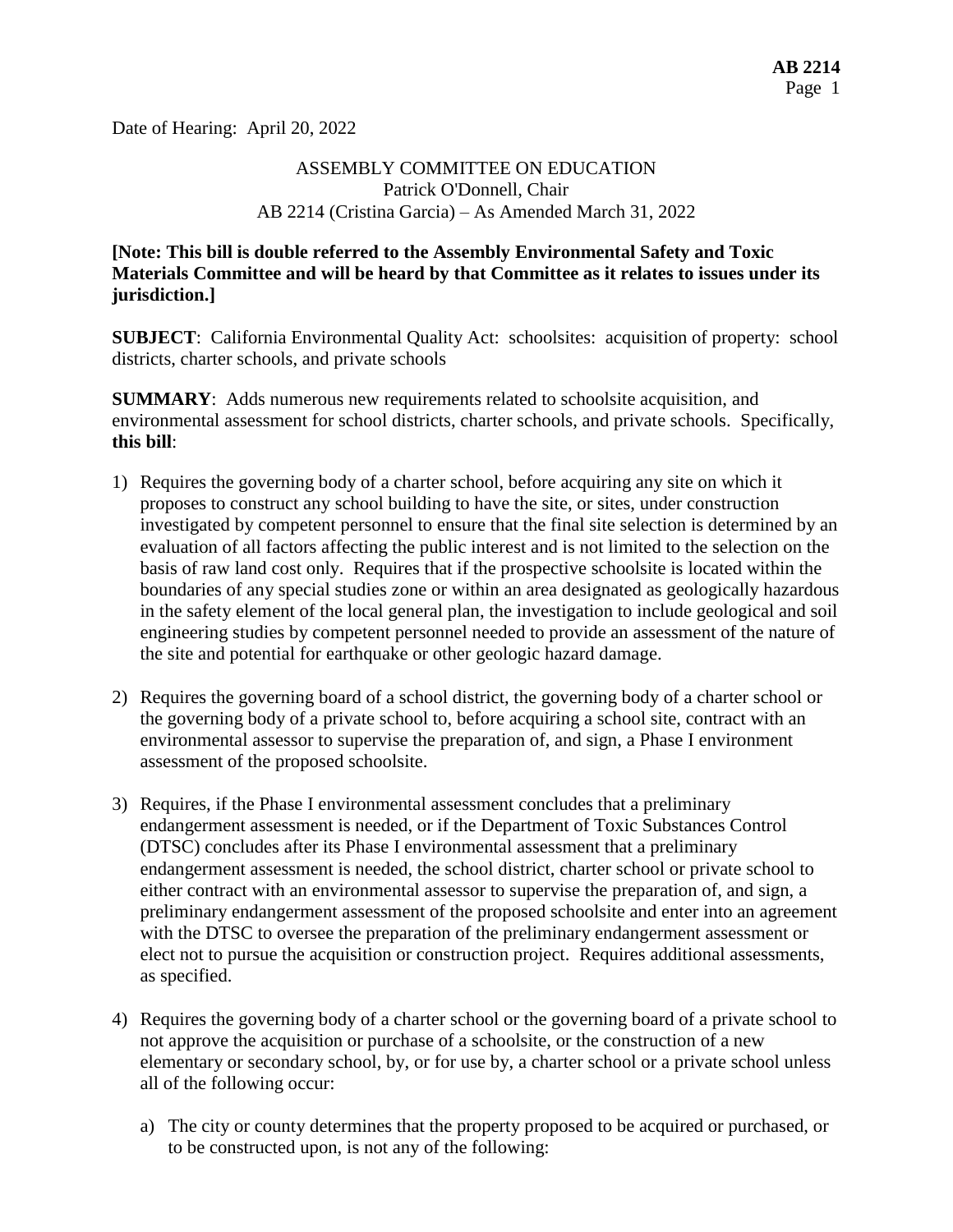- i) The site of a current or former hazardous waste disposal site or solid waste disposal site, unless, if the site was a former solid waste disposal site, the city or county concludes that the wastes have been removed;
- ii) A hazardous substance release site identified by the DTSC in a current list for removal or remedial action, as specified; or
- iii) A site that contains one or more pipelines, situated underground or above ground, that carry hazardous substances, extremely hazardous substances, or hazardous wastes, unless the pipeline is a natural gas line that is used only to supply natural gas to that school or neighborhood, or other nearby schools;
- b) The governing body or board has notified in writing and consulted with the administering agency in which the proposed schoolsite is located, and with any air pollution control district or air quality management district having jurisdiction in the area, to identify both permitted and nonpermitted facilities within that district's authority, including, but not limited to, freeways or other busy traffic corridors, large agricultural operations, and railyards, within one-fourth of one mile of the proposed schoolsite, that might reasonably be anticipated to emit hazardous emissions or handle hazardous or extremely hazardous substances or waste. Requires the notification by the governing body or board to include a list of the locations for which information is sought. Requires each administering agency, air pollution control district, or air quality management district receiving written notification from a governing body or board to identify facilities to provide the requested information and provide a written response to the governing body or board within 30 days of receiving the notification;
- c) The city or county makes one of the following written findings:
	- i) Consultation identified no facilities that might reasonably be anticipated to emit hazardous emissions or handle hazardous or extremely hazardous substances or waste or other significant pollution sources;
	- ii) One or more facilities specified that might reasonably be anticipated to emit hazardous emissions or handle hazardous or extremely hazardous substances or waste or other pollution sources exist, but one of the following conditions applies: the health risks from the facilities or other pollution sources do not and will not constitute an actual or potential endangerment of public health to persons who would attend or be employed at the proposed school; corrective measures required under an existing order by another agency having jurisdiction over the facilities or other pollution sources will, before the school is occupied, result in the mitigation of all chronic or accidental hazardous air emissions to levels that do not constitute an actual or potential endangerment of public health to persons who would attend or be employed at the proposed school. Requires, if the city or county makes a finding to also make a subsequent finding, before occupancy of the school, that the emissions have been so mitigated; and
	- iii) For a schoolsite with a boundary that is within 500 feet of the edge of the closest traffic lane of a freeway or other busy traffic corridor, the city or county determines,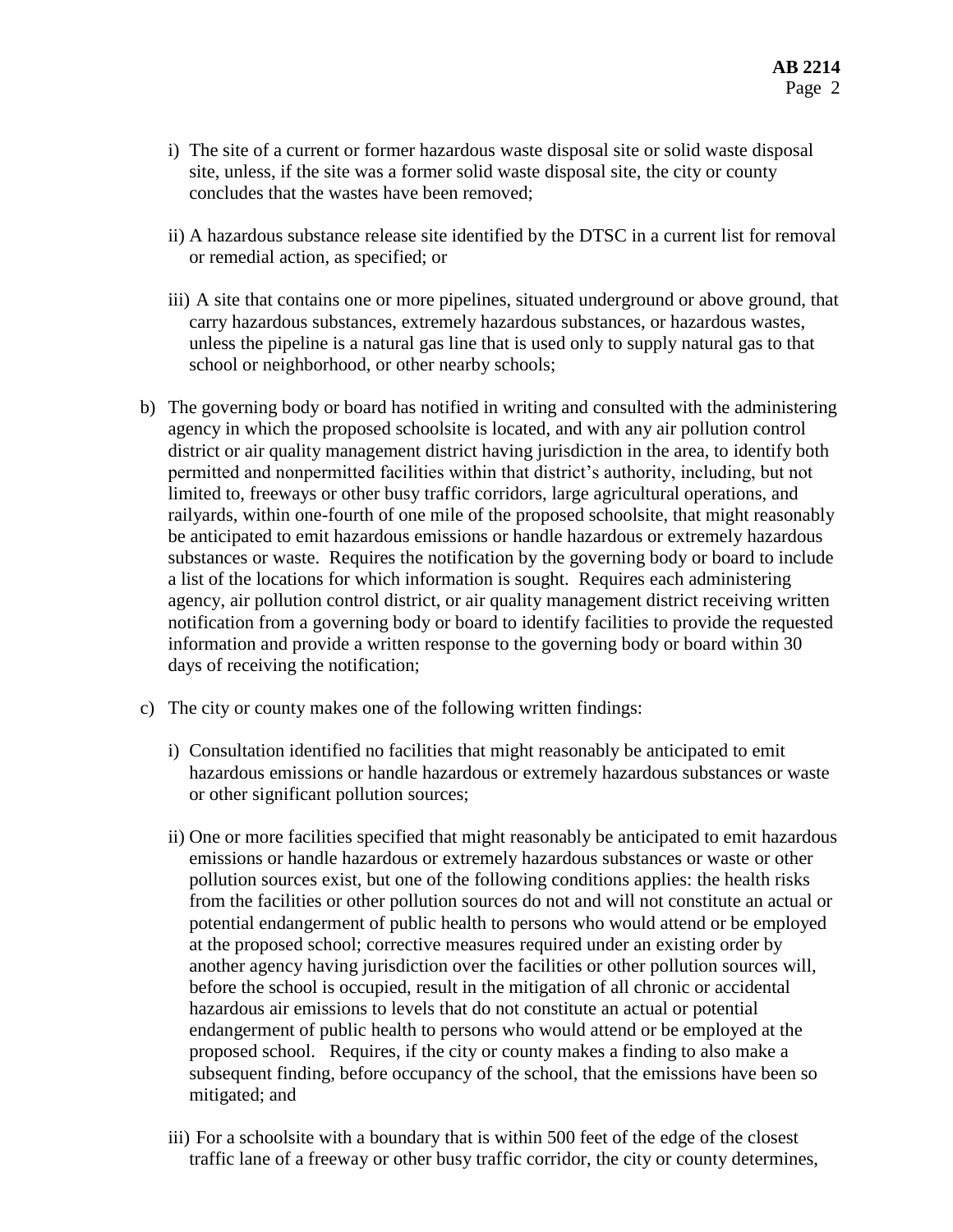through a specified analysis, based on appropriate air dispersion modeling, and after considering any potential mitigation measures, that the air quality at the proposed site is such that neither short-term nor long-term exposure poses significant health risks to pupils.

- d) One or more specified facilities that might reasonably be anticipated to emit hazardous emissions or handle hazardous or extremely hazardous substances or other pollution sources exist, but the other conditions (above) cannot be met, and the charter school or private school is unable to locate an alternative site that is suitable due to a severe shortage of sites that meet the specified requirements.
- 5) Requires the changes made by this bill related to a schoolsite selection apply to a schoolsite acquisition project or a schoolsite construction project pending approval before a local or state agency on or before January 1, 2023, in addition to a new schoolsite acquisition project or a schoolsite construction project on or after January 1, 2023.
- 6) Requires the CDE, upon the request of the governing body of a charter school, to advise the governing body of the charter school on the acquisition of new schoolsites and, after a review of available plots, give the governing body of the charter school in writing a list of the recommended locations in the order of their merit, considering especially the matters of educational merit, safety, reduction of traffic hazards, and conformity to the land use element in the general plan of the city, county, or city and county having jurisdiction. Authorizes the governing body of the charter school to purchase a site deemed unsuitable for school purposes by the CDE only after reviewing the report of the CDE on proposed sites at a public hearing. Requires the CDE to charge the charter school a reasonable fee for each schoolsite reviewed not to exceed the actual administrative costs incurred for that purpose.
- 7) Requires the CDE to develop standards for use by a charter school in the selection of schoolsites. Requires the CDE to investigate complaints of noncompliance with site selection standards, and to notify the governing body of the charter school of the results of the investigation. Requires that notification is received before the acquisition of the site, the governing body of the charter school to discuss the findings of the investigation in a public hearing.
- 8) Requires the CDE to establish standards for use by charter schools to ensure that the design and construction of school facilities are educationally appropriate, promote school safety, and provide charter schools with flexibility in designing instructional facilities.
- 9) Requires the CDE, upon the request of the governing body of a charter school, to review plans and specifications for school buildings in the charter school. Requires the CDE to charge the charter school for the review of plans and specifications, a reasonable fee not to exceed the actual administrative costs incurred for that purpose.
- 10) Requires the CDE, upon the request of the governing body of a charter school to make a survey of the building needs of the charter school, advise the governing body of the charter school concerning the building needs, and suggest plans for financing a building program to meet the needs. Requires the CDE to charge the charter school for the cost of the survey, a reasonable fee not to exceed the actual administrative costs incurred for that purpose.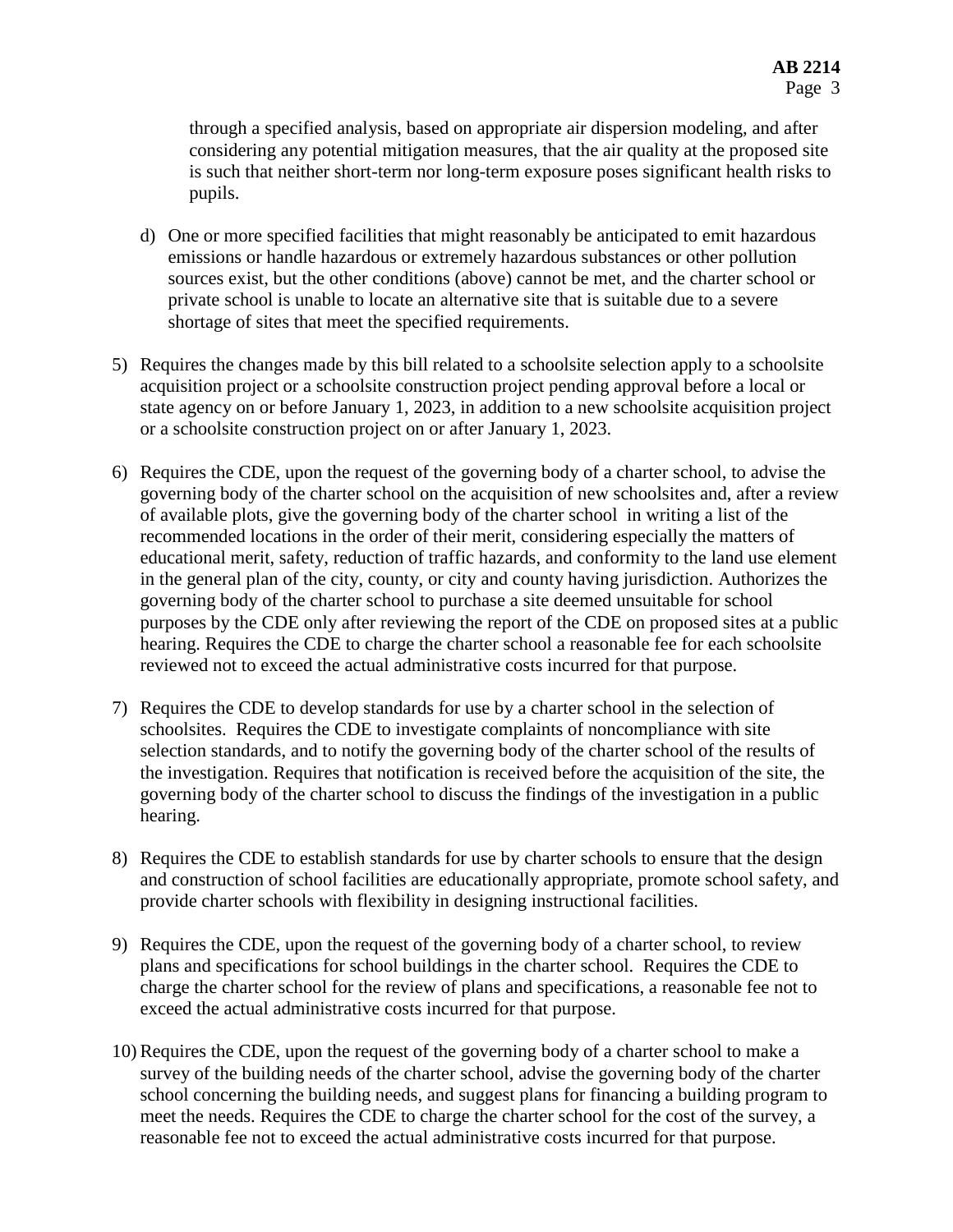- 11) Requires that a project involving the demolition, construction, or alteration of a public school, including a charter school, or a private school not be exempted from the list of classes of projects that have been determined not to have a significant effect on the environment for the purposes of determining environmental quality, and are categorically ineligible.
- 12) Requires, to promote the health and safety of pupils and comprehensive community planning, the governing body of each charter school, or private school to, before acquiring title to property for a new schoolsite or for an addition to a present schoolsite, give the planning commission having jurisdiction notice in writing of the proposed acquisition.
- 13) Requires the planning commission to investigate the proposed site and within 30 days after receipt of the notice to submit to the governing board or body of the school district, charter school, or private school, a written report of the investigation and its recommendations concerning acquisition of the site.
- 14) Requires the governing board or body of the school district, charter school, or private school to not acquire title to the property until the report of the planning commission has been received.
- 15) Prohibits, if the report does not favor the acquisition of the property for a schoolsite, or for an addition to a present schoolsite, the governing body of the charter school, or private school from acquiring the title to the property until 30 days after the commission's report is received.
- 16) Prohibits a lead agency from certifying an environmental impact report or approving a negative declaration for a project involving the purchase of a schoolsite or the construction of a new elementary or secondary school by a charter school, or a private school unless all of the following occur:
	- a) The environmental impact report or negative declaration includes information that is needed to determine if the property proposed to be purchased, or to be constructed upon, is any of the following:
		- i) The site of a current or former hazardous waste disposal site or solid waste disposal site and, if so, whether the wastes have been removed;
		- ii) A hazardous substance release site identified by the DTSC in a current list for removal or remedial action;
		- iii) A site that contains one or more pipelines, situated underground or aboveground, that carries hazardous substances, extremely hazardous substances, or hazardous wastes, unless the pipeline is a natural gas line that is used only to supply natural gas to that school or neighborhood, or other nearby schools; or
		- iv) A site that is within 500 feet of the edge of the closest traffic lane of a freeway or other busy traffic corridor.
	- b) Requires the lead agency, in preparing the environmental impact report or negative declaration to have notified in writing and consulted with the administering agency in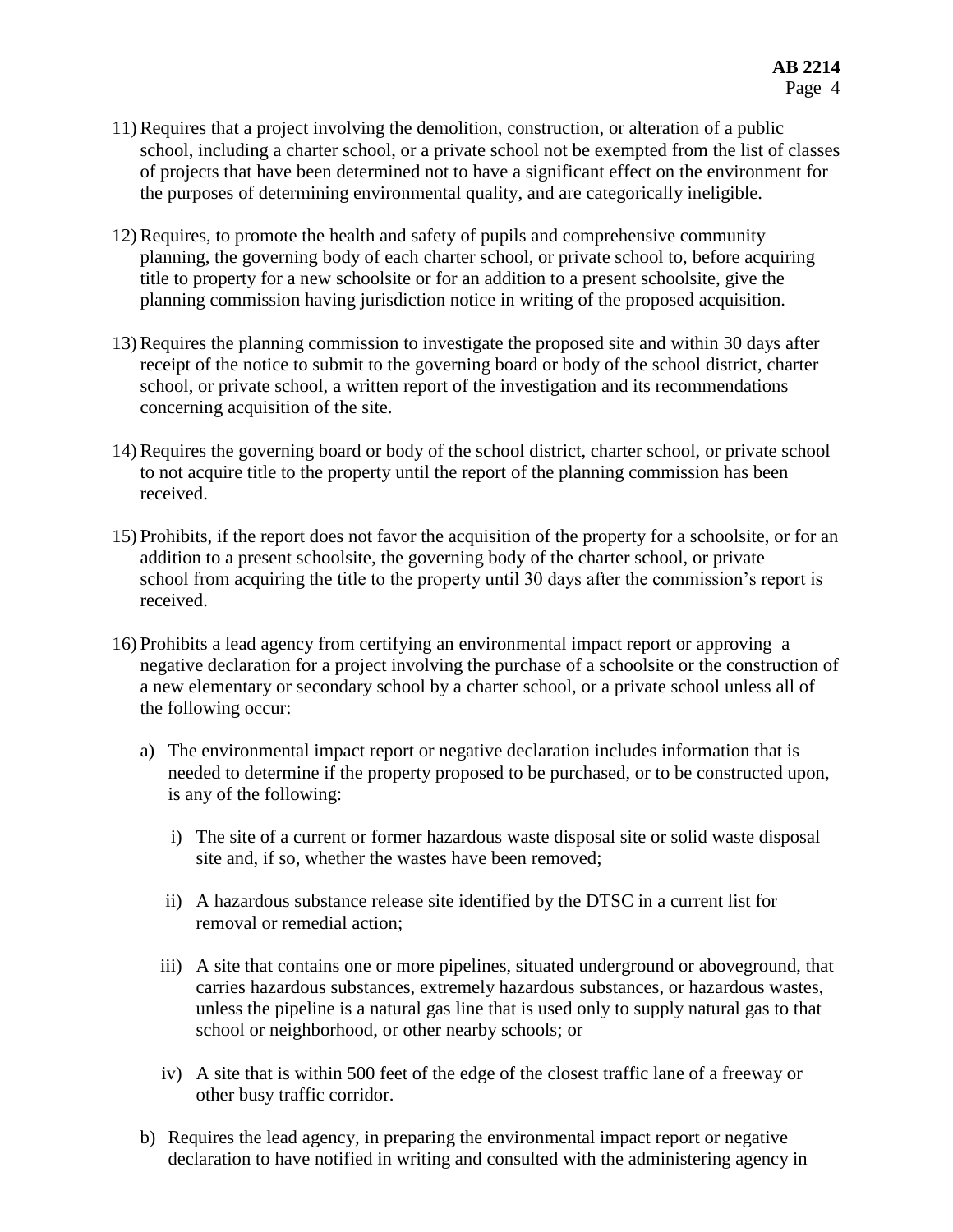which the proposed schoolsite is located, and with any air pollution control district or air quality management district having jurisdiction in the area, to identify both permitted and nonpermitted facilities within that district's authority, including, but not limited to, freeways or other busy traffic corridors, large agricultural operations, and railyards, within one-fourth of one mile of the proposed schoolsite, that might reasonably be anticipated to emit hazardous emissions or handle hazardous or extremely hazardous substances or waste. Requires the notification by the lead agency to include a list of the locations for which information is sought.

- c) Requires each administering agency, air pollution control district, or air quality management district receiving written notification from a lead agency to identify facilities, as specified, to provide the requested information and provide a written response to the lead agency within 30 days of receiving the notification. Requires the environmental impact report or negative declaration to be conclusively presumed to comply, as specified, as to the area of responsibility of an agency that does not respond within 30 days.
- d) Requires the lead agency to make one of the following written findings:
	- i) Consultation identified no facilities of this type or other significant pollution sources;
	- ii) The facilities or other pollution sources exist, but one of the following conditions applies:
		- 1. The health risks from the facilities or other pollution sources do not and will not constitute an actual or potential endangerment of public health to persons who would attend or be employed at the proposed school;
		- 2. Corrective measures required under an existing order by another agency having jurisdiction over the facilities or other pollution sources will, before the school is occupied, result in the mitigation of all chronic or accidental hazardous air emissions to levels that do not constitute an actual or potential endangerment of public health to persons who would attend or be employed at the proposed school. If the lead agency makes a finding pursuant to this clause, it must also make a subsequent finding, before occupancy of the school, that the emissions have been so mitigated; or
		- 3. For a schoolsite with a boundary that is within 500 feet of the edge of the closest traffic lane of a freeway or other busy traffic corridor, the lead agency determines, through a specified analysis, based on appropriate air dispersion modeling, and after considering any potential mitigation measures, that the air quality at the proposed site is such that neither short-term nor long-term exposure poses significant health risks to pupils.
	- iii) The facilities or other pollution sources exist, but specified conditions cannot be met, and the lead agency is unable to locate an alternative site that is suitable due to a severe shortage of sites that meet specified requirements. Requires, if the lead agency makes this finding, the lead agency to adopt a statement of overriding considerations.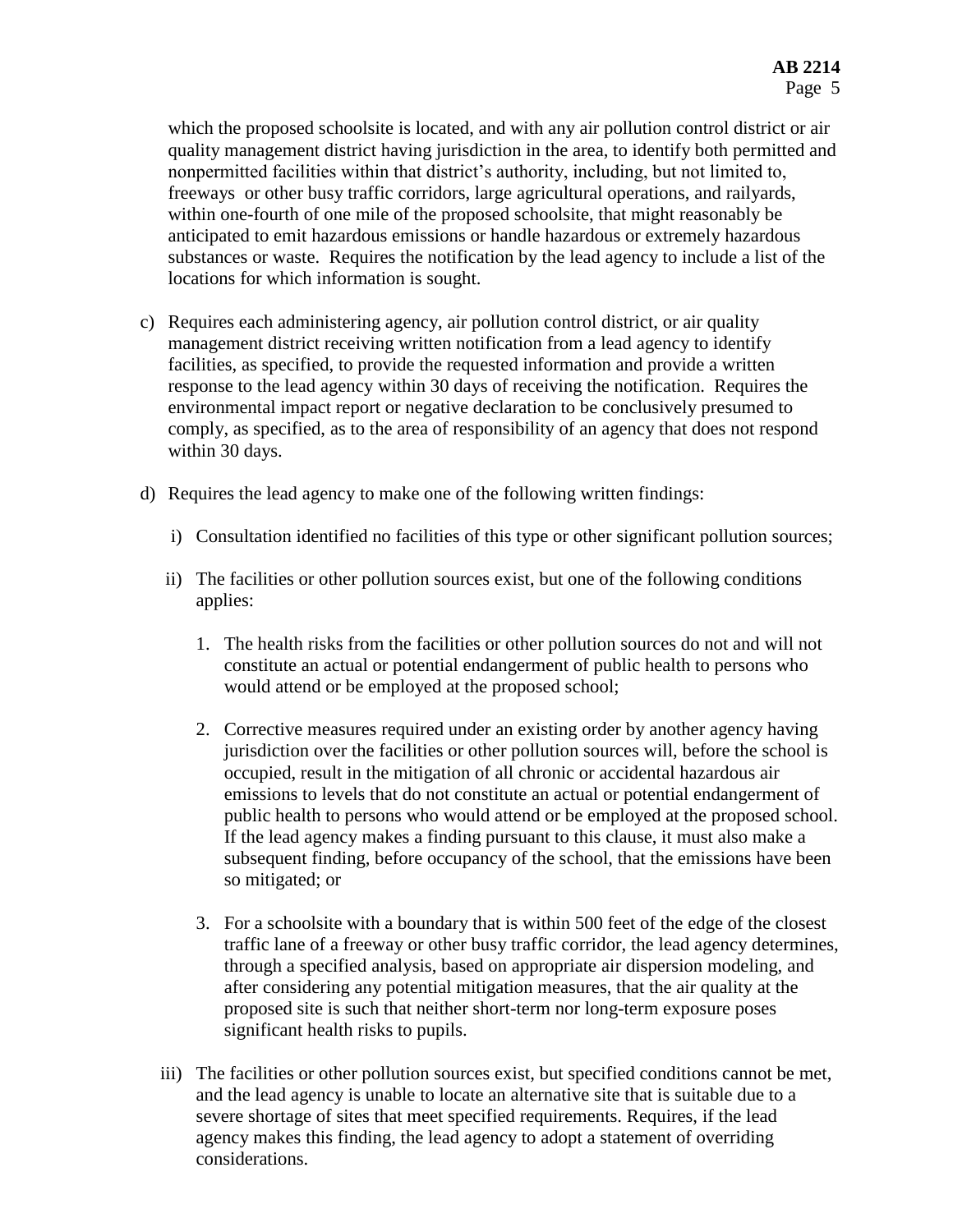## *General provisions*

- 1) Defines the following:
	- a) "Administering agency" to mean a Certified Unified Program Agencies (CUPA), as specified, to implement and enforce Hazardous Materials Release Response Plans and Inventory;
	- b) "Extremely hazardous substance" to mean any of the following: a gas at standard temperature and pressure; a liquid with a vapor pressure at standard temperature and pressure equal to or greater than 10 millimeters mercury; or a solid that is one of the following: in solution or in molten form, in powder form with a particle size less than 100 microns, or reactive with a National Fire Protection Association rating of 2, 3, or 4;
	- c) "Facilities" to mean a source with a potential to use, generate, emit, or discharge hazardous air pollutants, including, but not limited to, pollutants that meet the definition of a hazardous substance, and whose process or operation is identified as an emission source pursuant to the most recent list of source categories published by the State Air Resources Board;
	- d) "Freeway or other busy traffic corridor" to mean those roadways that, on an average day, have traffic in excess of 50,000 vehicles in a rural area, and 100,000 vehicles in an urban area;
	- e) "Handle" to mean any of the following: to use, generate, process, produce, package, treat, store, emit, discharge, or dispose of a hazardous material in any fashion; the use or potential use of a quantity of hazardous material by the connection of a marine vessel, tank vehicle, tank car, or container to a system or process for any purpose;
	- f) "Hazardous air emissions" to mean emissions into the ambient air of air contaminants that have been identified as a toxic air contaminant by the State Air Resources Board or by the air pollution control officer for the jurisdiction in which the project is located. As determined by the air pollution control officer, hazardous air emissions also means emissions into the ambient air from any substances identified, as specified;
	- g) "Hazardous substance" to have the same meaning as Section 25316 of the Health and Safety Code;
	- h) "Hazardous waste" to have the same meaning as defined in Section 25117 of the Health and Safety Code; and
	- i) "Hazardous waste disposal site" to have the same meaning as "disposal site," as defined in Section 25114 of the Health and Safety Code.

# **EXISTING LAW**:

1) Prohibits the State Allocation Board (SAB) from apportioning funds to any school district, unless the applicant school district has certified to the SAB that the services of any architect, structural engineer, or other design professional for any work under the project have been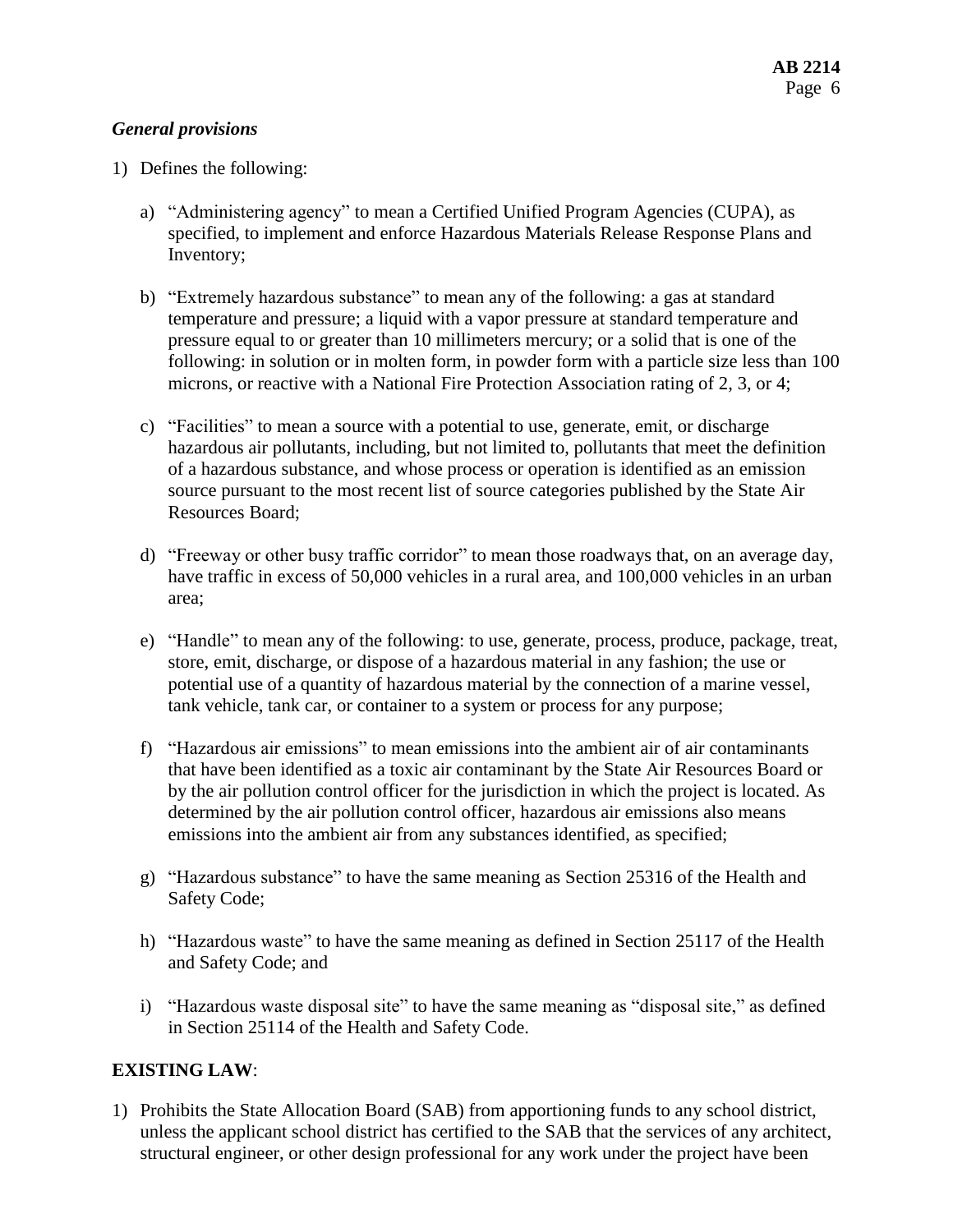obtained pursuant to a competitive process and has obtained the written approval of the CDE that the site selection, and the building plans and specifications, comply with the standards adopted by the CDE. (EC § 17070.50)

- 2) Prohibits the governing board of a school district from approving a project involving the acquisition of a school site unless the school district, as the lead agency, determines that the property to be built upon is not a current or former hazardous waste site or a hazardous substances release site and the school district has consulted with state and local agencies and made a finding that the health risks or other pollution sources do not and will not constitute an actual or potential endangerment of public health to persons who would attend or be employed at the school; and the site does not contain one or more pipelines, situated underground or aboveground, that carries hazardous substances, extremely hazardous substances, or hazardous wastes, unless the pipeline is a natural gas line that is used only to supply natural gas to that school or neighborhood. (Education Code (EC) 17213(a))
- 3) Prohibits a school district governing board from approving a project involving a school site acquisition unless the school district, in preparing an Environmental Impact Report (EIR) or negative declaration pursuant to the California Environmental Quality Act (CEQA), has consulted with certain entities to identify permitted and non-permitted facilities, including freeways and other busy traffic corridors, large agricultural operations, and rail yards within one quarter of a mile of a proposed school site that might reasonably be anticipated to emit hazardous air emissions. (EC 17213(b))
- 4) Prohibits a school district governing board from approving a project involving a school site acquisition when certain environmental standards are not met unless the governing board makes one of the following written findings:
	- a) For a school site with a boundary that is within 500 feet of the edge of the closest traffic lane of a freeway or other busy traffic corridor, the governing board determines, through specified analysis based on appropriate air dispersion modeling, and after considering any potential mitigation measures, that the air quality at the proposed site is such that neither short-term nor long-term exposure poses a significant health risk to pupils; or
	- b) The governing board finds that the specified conditions cannot be met, and the school district is unable to locate an alternative site that is suitable due to a severe shortage of sites that meet the specified environmental safety requirements. (EC  $17213(c)((2)(C)$  and (D))
- 5) Requires the governing board of a school district, as a condition of receiving state funding, prior to the acquisition of a schoolsite, to conduct a Phase I environmental assessment or a preliminary endangerment assessment of the proposed schoolsite. (EC 17213.1)
- 6) Prohibits the SAB from apportioning funds to any school district unless the applicant school district has certified to the SAB that the services of any architect, structural engineer, or other design professional for any work under the project have been obtained pursuant to a competitive process and has obtained the written approval of the California Department of Education (CDE) that the site selection, and the building plans and specifications, comply with the standards adopted by the CDE. (EC 17070.50)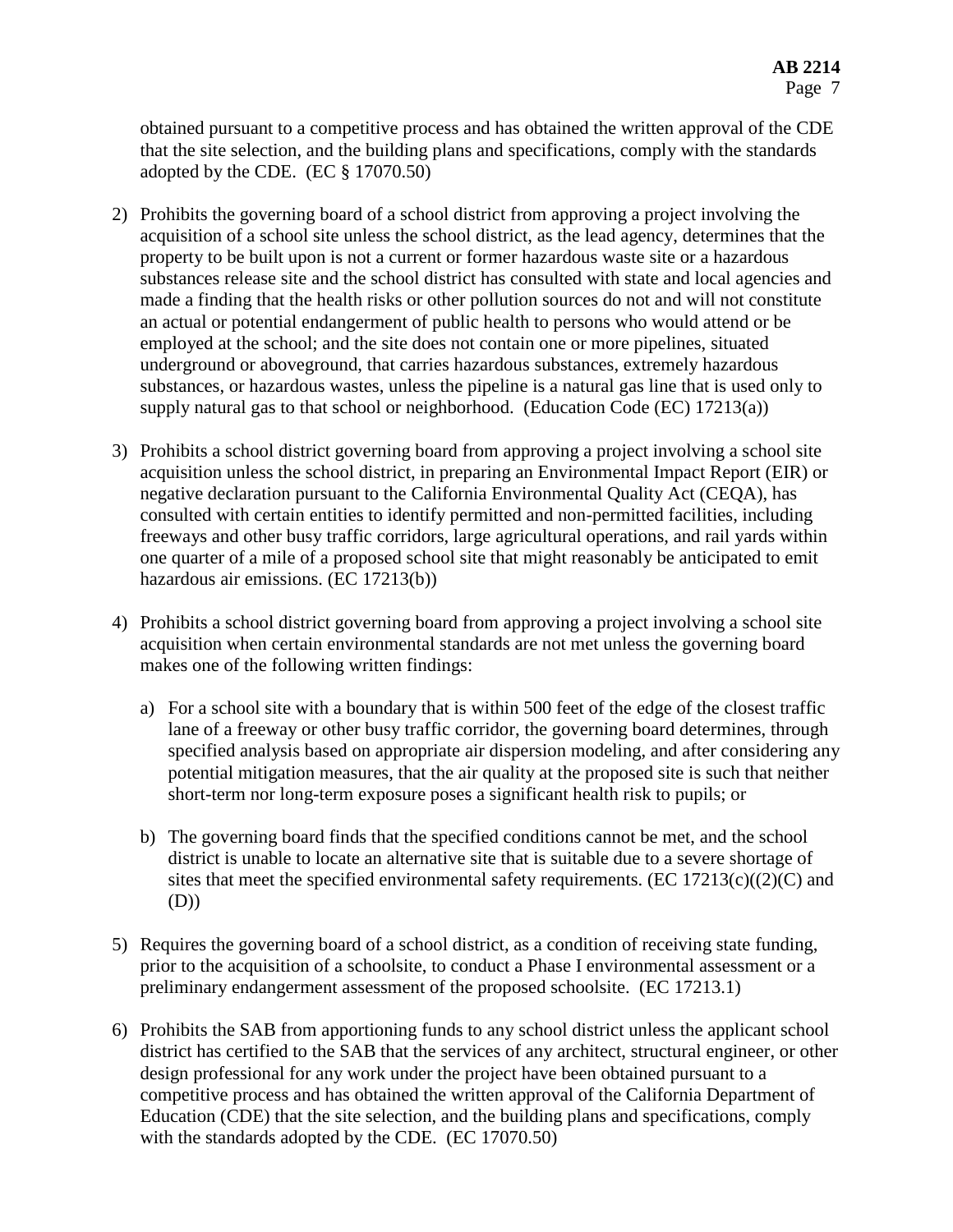- 7) Requires the CDE to do the following:
	- a) Advise the governing board of a school district on the acquisition of new schoolsites, and after a review of available plots, give the governing board of the school district in writing a list of the recommended locations in the order of their merit, considering especially the matters of educational merit, safety, reduction of traffic hazards, and conformity to the land use element in the general plan of the city, county, or city and county having jurisdiction. Authorizes the governing board of the school district to purchase a site deemed unsuitable for school purposes by the CDE only after reviewing the report of the CDE on proposed sites at a public hearing;
	- b) Develop standards for use by a school district in the selection of schoolsites and standards for use by school districts to ensure that the design and construction of school facilities are educationally appropriate, promote school safety, and provide school districts with flexibility in designing instructional facilities;
	- c) Upon the request of the governing board of a school district, review plans and specifications for school buildings in the school district and make a survey of the building needs of the school district. Requires the CDE to charge a reasonable fee not to exceed the actual administrative costs incurred for these purposes;
	- d) Provide information relating to the impact or potential impact upon a schoolsite of hazardous substances, solid waste, safety, hazardous air emissions, and other information as the CDE may deem appropriate; and
	- e) Develop strategies to assist small school districts with technical assistance relating to school construction and the funding of school facilities. (EC 17251)
- 8) Creates the Hazardous Waste Control Law (HWCL), which authorizes the DTSC to regulate the management of hazardous wastes in California. (HSC 25100 et. seq.)
- 9) Establishes the Carpenter-Presley-Tanner Hazardous Substance Account Act (HSAA) program to provide for response authority for releases of hazardous substances, including spills and hazardous waste disposal sites that pose a threat to public health or the environment. (HSC 25300 et seq.)
- 10) Requires the DTSC to publish and revise, at least annually, a listing of hazardous release sites selected for a response action under the HSAA. (HSC 25356)
- 11) Creates the CEQA, which provides a process for evaluating the environmental effects of applicable projects undertaken or approved by public agencies. (Public Resources Code (PRC) 21050)
- 12) Prohibits an environmental impact report (EIR) from being certified or a negative declaration from being approved for a project involving the purchase of a schoolsite or the construction of a new elementary or secondary school by a school district unless certain conditions are met. (PRC 21151.8)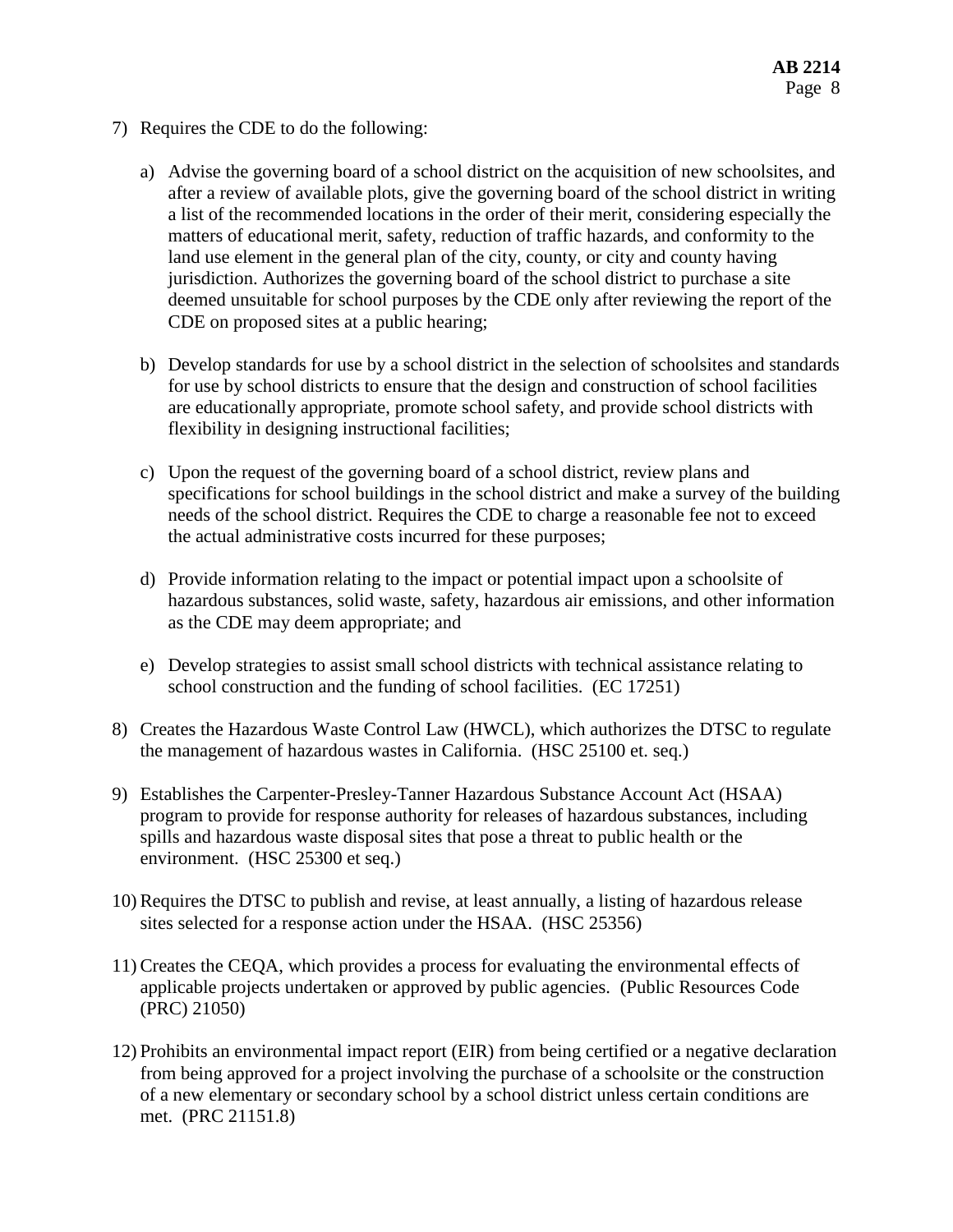13) Defines "lead agency," for the purposes of the CEQA, to mean the public agency which has the principal responsibility for carrying out or approving a project. Requires the lead agency to decide whether an EIR or negative declaration will be required for the project and will cause the document to be prepared. Criteria for determining which agency will be the lead agency for a project are contained in Section 14 of the California Code of Regulations (CCR) 15051. (14 CCR Section 15367)

# **FISCAL EFFECT**: Unknown

# **COMMENTS**:

*Key provisions of the bill. Section 1 Site acquisition – earthquake or other geologic hazards.*  This bill requires the governing body of a charter school, before acquiring any site on which it proposes to construct any school building to have the site under construction investigated to ensure that the final site selection is determined by an evaluation of all factors affecting the public interest and is not limited to the selection on the basis of raw land cost only. If the prospective schoolsite is located in an area designated as geologically hazardous then the investigation is required to include geological and soil engineering studies in order to provide an assessment of the nature of the site and potential for earthquake or other geologic hazard damage. *The Committee may wish to consider* that charter schools and private schools may lease, rather than own, the land and buildings they occupy. This provision is an existing requirement for school districts.

*Section 2 – Environmental assessment.* This bill requires, before acquiring a schoolsite, or before the construction of a project, requires all school districts, charter schools, and private schools to conduct a Phase 1 environmental assessment, and subsequent assessments, as defined, to determine the potential presence of hazardous materials.

The environmental assessments would also apply this provision to any schoolsite acquisition project or a schoolsite construction project pending approval before a local or state agency on or before January 1, 2023, in addition to a new schoolsite acquisition project or a schoolsite construction project on or after January 1, 2023. This provision is an existing requirement for school districts seeking state bond funds for school facilities. *The Committee may wish to consider* the potential impact of changing requirements in the middle of a facilities project.

*Section 3 – Site selection.* This bill prohibits the governing body of a charter school or a private school from approving the acquisition or purchase of a schoolsite, or the construction of a new school, unless it is determined that the project is not located upon a hazardous waste disposal site, a hazardous substance release site, a site that contains pipelines that carry hazardous substances; or near freeways, busy traffic corridors, large agricultural operations, and railyards. This provision is an existing requirement for school districts.

*Section 4 – CDE technical assistance.* This bill authorizes the CDE, upon request from the governing body of a charter school, to, for a fee, provide advice related to site selection, and review plans and specifications for school buildings. School districts are currently authorized to request this type of fee-based assistance from the CDE.

*Section 5 – Environmental quality.* This bill requires that a project involving the demolition, constriction, or alteration of a public school, including a charter school, or a private school not be allowed to apply or qualify for an exemption from the list of classes of projects that have been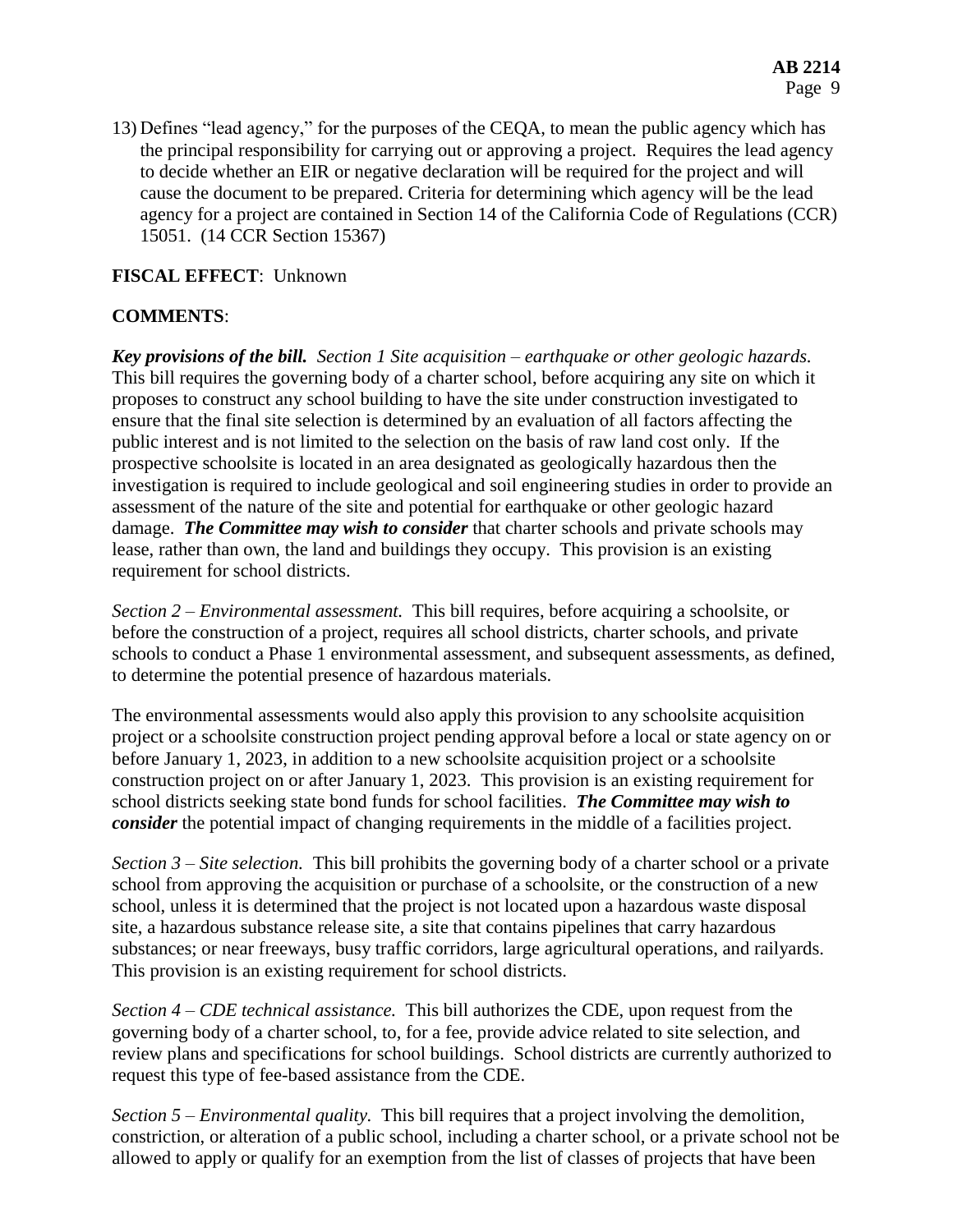determined not to have a significant effect on the environment for the purposes of determining environmental quality.

*Section 6 – Site acquisition and local planning commission.* This bill requires the governing body of a charter school or private school to, before acquiring the title to property for a new schoolsite or for an additional schoolsite, give the local planning commission notice in writing of the proposed acquisition. If the report issued by the commission does not favor the acquisition of the schoolsite, prohibits the governing body of the charter school or private school from acquiring the title to the property until 30 days after the commission's report is received. This provision is an existing requirement for school districts.

*Section 7 – Environmental impact report certification.* This bill requires that a lead agency may not certify an environmental impact report or approve a negative declaration for a project involving the purchase of a schoolsite or the construction of a new school by a charter school, or a private school, unless specified health and safety conditions are met. This provision is an existing requirement for school districts.

*Need for the bill.* According to the author, "AB 2214 ensures the public health and safety of all students and school employees in California by requiring private and charter schools to identify nearby sources of air pollution, consult with their local air districts, and meet certain siting requirements prior to constructing a new school."

According to information provided by the author's office, a private school was permitted to be built alongside a concrete plant in the city of Fremont in 2019, and a charter school was proposed to be built on land believed to contain toxic substances in the city of Cudahy in February.

*School construction.* School construction is neither an easy process, nor a quick one to complete. Existing law and state regulation prohibit school districts seeking state bond funds from locating schools on land that was previously a hazardous waste disposal site, that contains pipelines that carry hazardous substances, or that is near a freeway and other busy traffic corridors and railyards that have the potential to expose students and school staff to hazardous air emissions. Existing law also requires school districts to comply with CEQA requirements and review by various state and local agencies.

The CDE is required under existing law to provide guidance and recommendations to school districts upon their request and develop standards for site selection. School districts seeking state bond funds must receive approval of a site from the CDE and review by the DTSC. Under regulations adopted by the CDE in Title 5 of the California Code of Regulations, standards and requirements for site selection include appropriate acreage, location, zoning, access to transportation and utility lines, and other requirements. The regulations, consistent with existing law, prohibit a site from being adjacent to a road or freeway, in an area of flood or earthquake fault, near an above-ground water or fuel storage tank, or within 1,500 feet of the easement of an above ground or underground pipeline. Once contacted by a school district, the CDE visits a proposed site and evaluates the site pursuant to requirements in law and in Title 5 regulations. The regulations allow the State Superintendent of Public Instruction (SPI) to grant exemptions to the standards if the school district can demonstrate that mitigation of specific circumstances overrides a standard without compromising a safe and supportive school environment.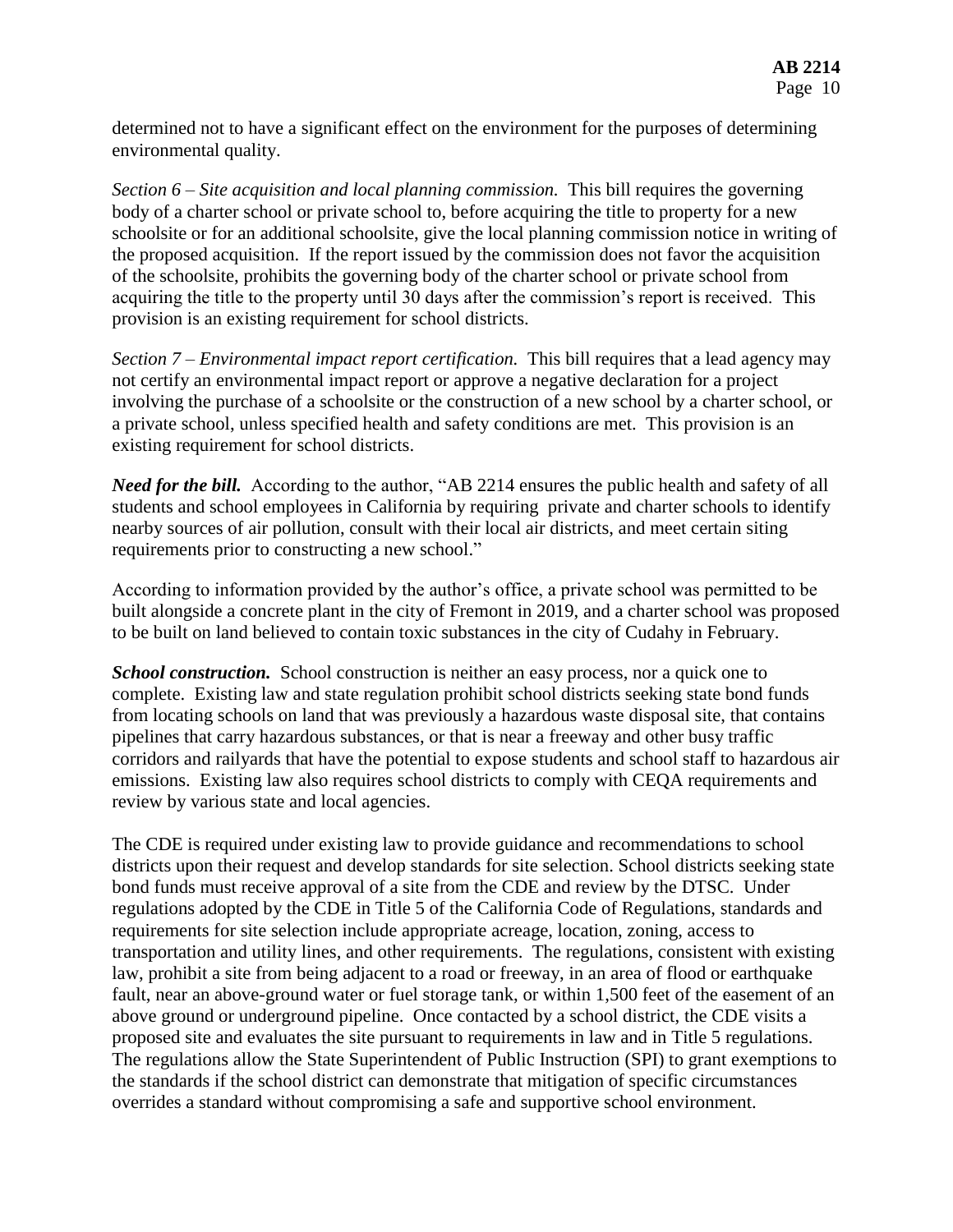In addition to approval for site selection, a school district must also receive approval from the CDE for their design plans, also covered by Title 5 regulations, to ensure that new schools are educationally appropriate and promote school safety. The CDE's review takes into consideration the enrollment and grade levels of the school and reviews the design plans on factors such as entry and egress, playground and field areas, minimum classroom size, specialty classrooms, and others.

School districts must also comply with the Field Act, which ensures that school buildings can withstand earthquakes. School districts must submit all school design plans to the Division of State Architect to ensure that the architectural design plans meet fire, life, and safety requirements, Field Act requirements (structural), and access requirements under the Americans with Disabilities Act. Existing law also requires school districts to comply with CEQA.

Building a new school can take several years.

*Charter schools and private schools.* Charter schools are authorized by school district boards and county boards of education. A charter school is generally exempt from most laws governing school districts, except where specifically noted in the law. Specific goals and operating procedures for the charter school are detailed in an agreement (or "charter") between the authorizing board and charter organizers. According to the CDE, in the 2018-19 academic year, there were 1,317 charter schools in California, with an enrollment of over 630,000 students. Some charter schools are new, while others are conversions from existing public schools. Charter schools are part of the state's public education system and are funded by public dollars. A charter school is usually created or organized by a group of teachers, parents, community leaders, a community-based organization, or an education management organization. Charter schools are not required to comply with school siting or Field Act requirements unless they seek state school bond funds. Charter schools not constructed with state funds must comply with local building codes. Private schools are not subject to requirements in the Education Code unless explicitly specified, typically related to health and safety issues.

*The Committee may wish to consider* whether exposure of private school students to poor air quality, contaminated sites, and other hazards are health and safety risks that warrant oversight under state law. This bill amends existing law to require charter schools and private schools to perform the same evaluation for a proposed schoolsite as is required for public schools. It is reasonable to provide the students of charter schools and private schools with the same protections from potential hazardous chemicals at a potential schoolsite that is afforded to students who attend public schools. In addition, AB 2882 is requiring the lead agency, under CEQA, over a charter school, to complete the same evaluations as is required for a lead agency of a public school. There are thousands of known contaminated sites in California; however, there are estimates of tens of thousands of unknown contaminated sites in the state. A site may have been an industrial site in the early 1900s and been vacant for decades, and the potential of containing hazardous substances is unknown until there is an environmental assessment of the property. It is important that potential schoolsites, regardless of whether the school is a public school, private school, or charter school, be properly evaluated in order to protect the health and well-being of the future students who will attend that school.

*California Hazardous Waste Control Law (HWCL).* The HWCL is the state's program that implements and enforces federal hazardous waste law in California. HWCL statute directs DTSC to oversee and implement the state's HWCL. Any person who stores, treats, or disposes of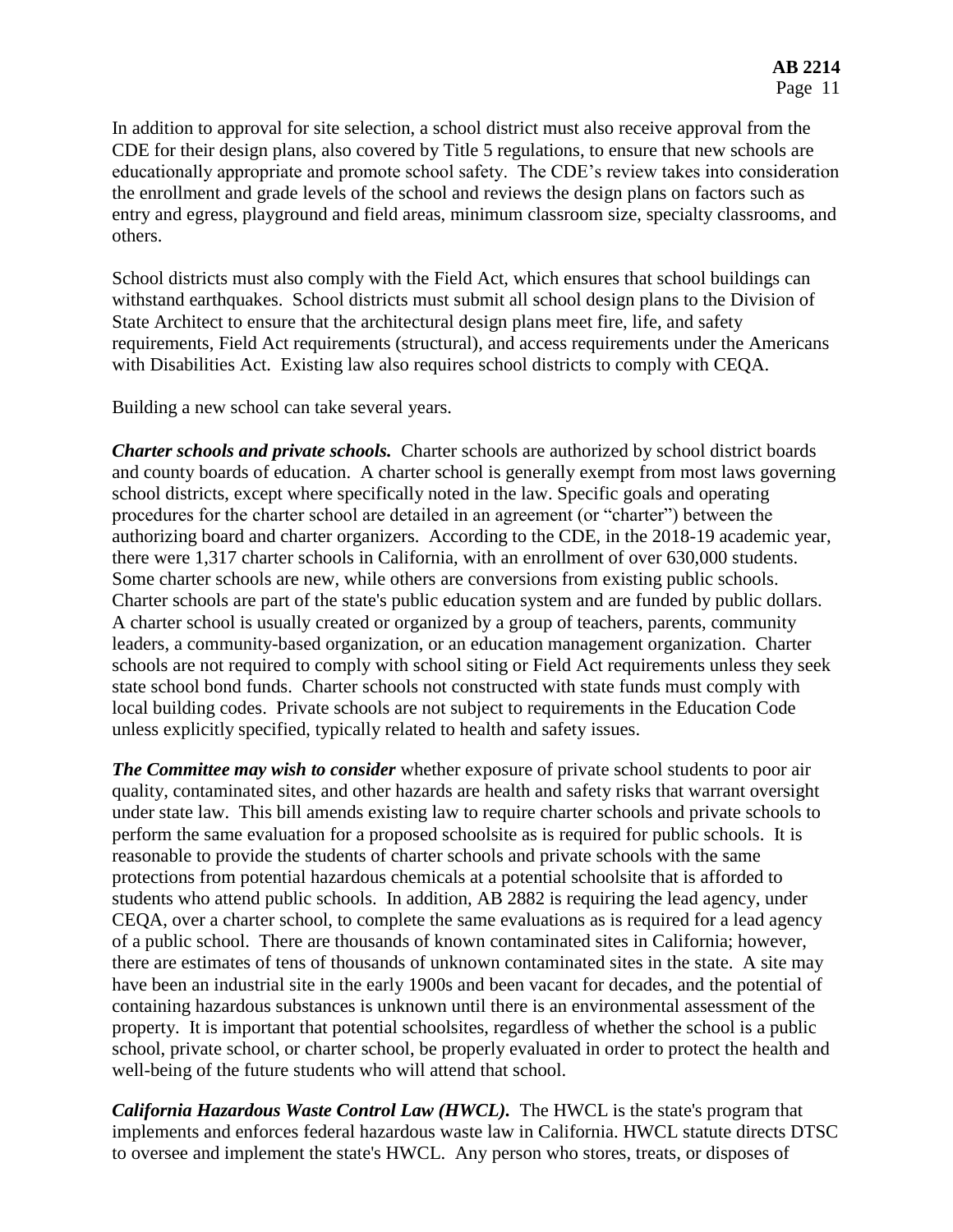hazardous waste must obtain a permit from DTSC. The HWCL covers the entire management of hazardous waste, from the point the hazardous waste is generated, to management, transportation, and ultimately disposal into a state or federal authorized facility.

*Carpenter-Presley-Tanner Hazardous Substances Account Act (HSAA).* State law provides DTSC with general administrative responsibility for overseeing the state's responses to spills or releases of hazardous substances, and for overseeing hazardous waste disposal sites that pose a threat to public health or the environment. The HSAA provides DTSC with the authority, procedures, and standards to investigate, remove, and remediate contamination at sites; to issue and enforce a removal or remedial action order to any responsible party; and, to impose administrative or civil penalties for noncompliance with an order. DTSC utilizes the HSAA for cleanup of contaminated sites and the HWCL for the regulation of hazardous waste sites.

*Evaluation of proposed schoolsites for potential hazardous substance contamination***.** All proposed school sites that receive State funding for acquisition or construction are required to go through a rigorous environmental review and cleanup process under DTSC's oversight. School districts conduct environmental assessments to provide basic information for determining if there has been a release of hazardous material at the sites, or if a naturally occurring hazardous material that presents a risk to human health or the environment may be present. Outreach activities integrated into the process allow a more active role for stakeholders in the selection process for school sites.

*California Environmental Quality Act (CEQA).* CEQA generally requires state and local government agencies to inform decision makers and the public about the potential environmental impacts of proposed projects, and to reduce those environmental impacts to the extent feasible. If a project subject to CEQA will not cause any adverse environmental impacts, a public agency may adopt a brief document known as a negative declaration. If the project may cause adverse environmental impacts, the public agency must prepare a more detailed study called an EIR. An EIR contains in-depth studies of potential impacts, measures to reduce or avoid those impacts, and an analysis of alternatives to the project. A key feature of the CEQA process is the opportunity for the public to review and provide input on both negative declarations and EIRs. In some cases, a categorical exemption from the CEQA may be sought by those behind the project. Some examples of categorical exemptions include: minor additions to schools, defined as additions that will not increase student capacity by more than 25% or ten classrooms, whichever is less; and new construction or conversion of small structures or installation of small equipment, except for where there is a particularly sensitive environmental setting. This bill would remove the ability of a school district, charter school, or private school from being able to apply for a categorical exemption.

## *Recommended Committee Amendments. Staff recommends that the bill be amended* as follows:

- *Section 2 Environmental assessment.* Apply this section to school districts seeking bond funds, charter schools, and private schools.
- *Section 2 – Environmental assessment.* Remove the requirement that changes made by this bill apply to a schoolsite acquisition project or a schoolsite constriction project pending approval before a local or state agency on or before January 1, 2023, in addition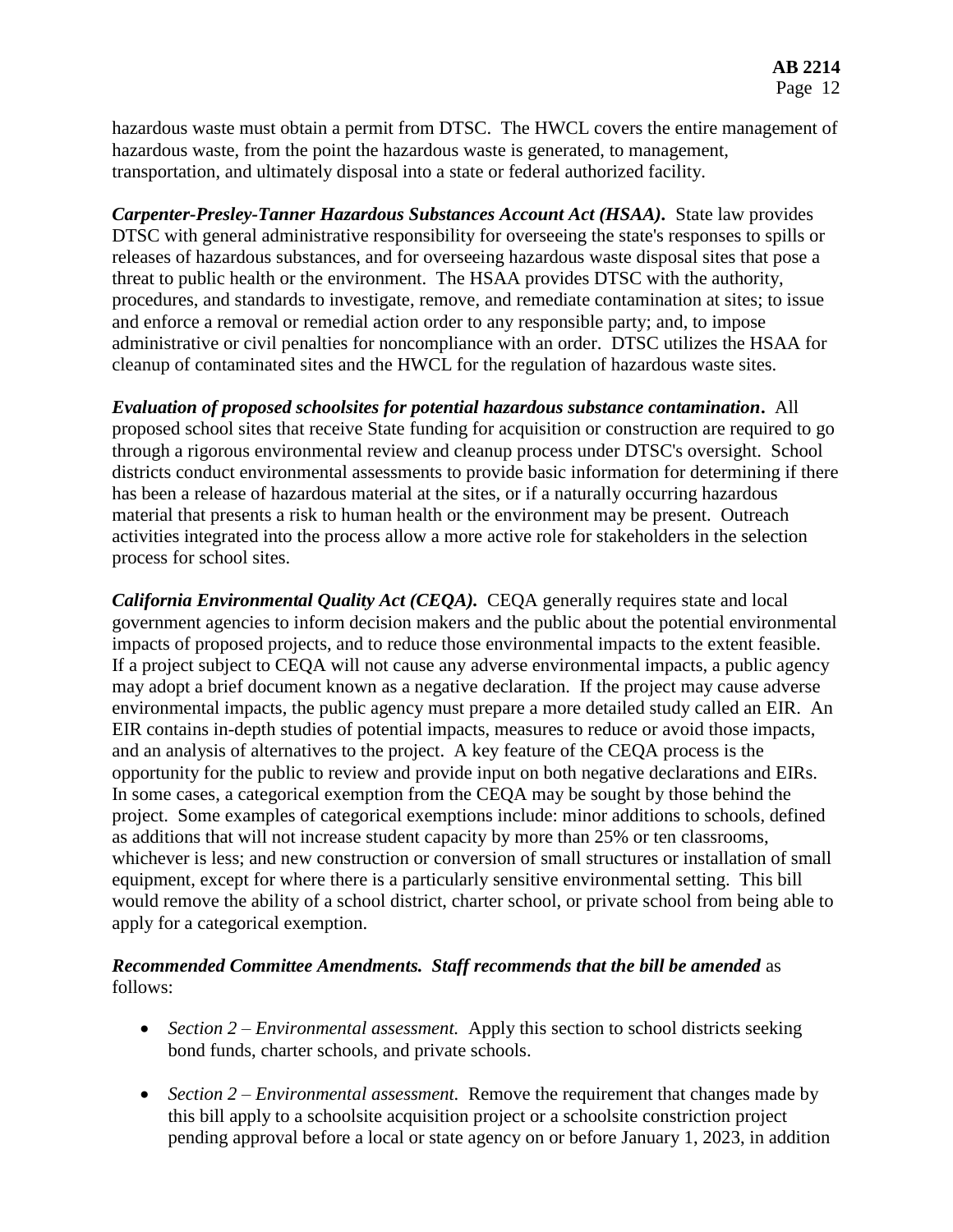to a new schoolsite acquisition project or a schoolsite construction project on or after January 1, 2023.

 *Section 5 – Environmental quality.* Remove the prohibition of any project that involves the demolition, construction, or alternation of a public school, including a charter school, or a private school from being able to apply for a categorical exemption from the CEQA.

*Arguments in support.* The Bay Area Air Quality Management District writes, "Given that private and charter schools are not held to the same requirements as public schools before building new schools, there are cases in California where schools have been built in a potentially unsafe location near sources of hazardous emissions, substances, or waste, unbeknownst to the children, their parents, and school employees. Consequently, the public health and safety of all students and school employees in California at these schools could be at risk. One of those such instances occurred in Fall 2018, when a private preschool through eighth grade school was constructed next to the Tri-City Rock concrete batch facility in Fremont, CA without consulting the Bay Area AQMD, or properly notifying the students' parents. In order to ensure the public health and safety of all students and school employees in California, the potential location for a new private school or charter school needs to be properly evaluated. AB 2214 will achieve this by requiring that private schools and charter schools meet the same siting requirements as public schools."

*Arguments in opposition.* The Charter Schools Development Center writes, "Unfortunately, this bill will unnecessarily complicate the process by which charter schools acquire facilities, making it more difficult for charter schools to open or expand."

*Related legislation.* AB 762 (Lee) of the 2021-22 Session would have required charter schools and private schools to follow the same siting requirements as traditional public schools for evaluating schoolsites for potential hazardous substances, emissions, or waste.

AB 2882 (Chu) of the 2019-20 Session would have required charter schools and private schools to follow the same siting requirements as public schools for evaluating a schoolsite for potential hazardous substances, emissions, or waste. This bill would have required the evaluation of a potential charter schoolsite under the CEQA to follow the same process as public schools under CEQA. The bill was held in the Senate Environmental Quality Committee.

AB 2825 (Ruskin) of the 2005-06 Session would have required a school district, in preparing the EIR on a proposed schoolsite, to identify any proposed facilities that emit hazardous air emissions or handle specified hazardous substances within a one-fourth mile of the proposed site. The bill was vetoed by Governor Schwarzenegger with the following message:

I am concerned that this bill would impose unnecessary additional costs on school districts requiring them to identify and review potential impacts of proposed facilities that may never be built. Current law provides assurances that schools will not be built near sites containing actual air emissions which could be harmful to school children.

SB 1224 (Ortiz) of the 2003-04 Session would have required school districts to contact the DTSC if a potential health risk to students caused by a hazardous material is discovered, allow the DTSC to oversee, review, and approve a site investigation and remediation for such a risk,